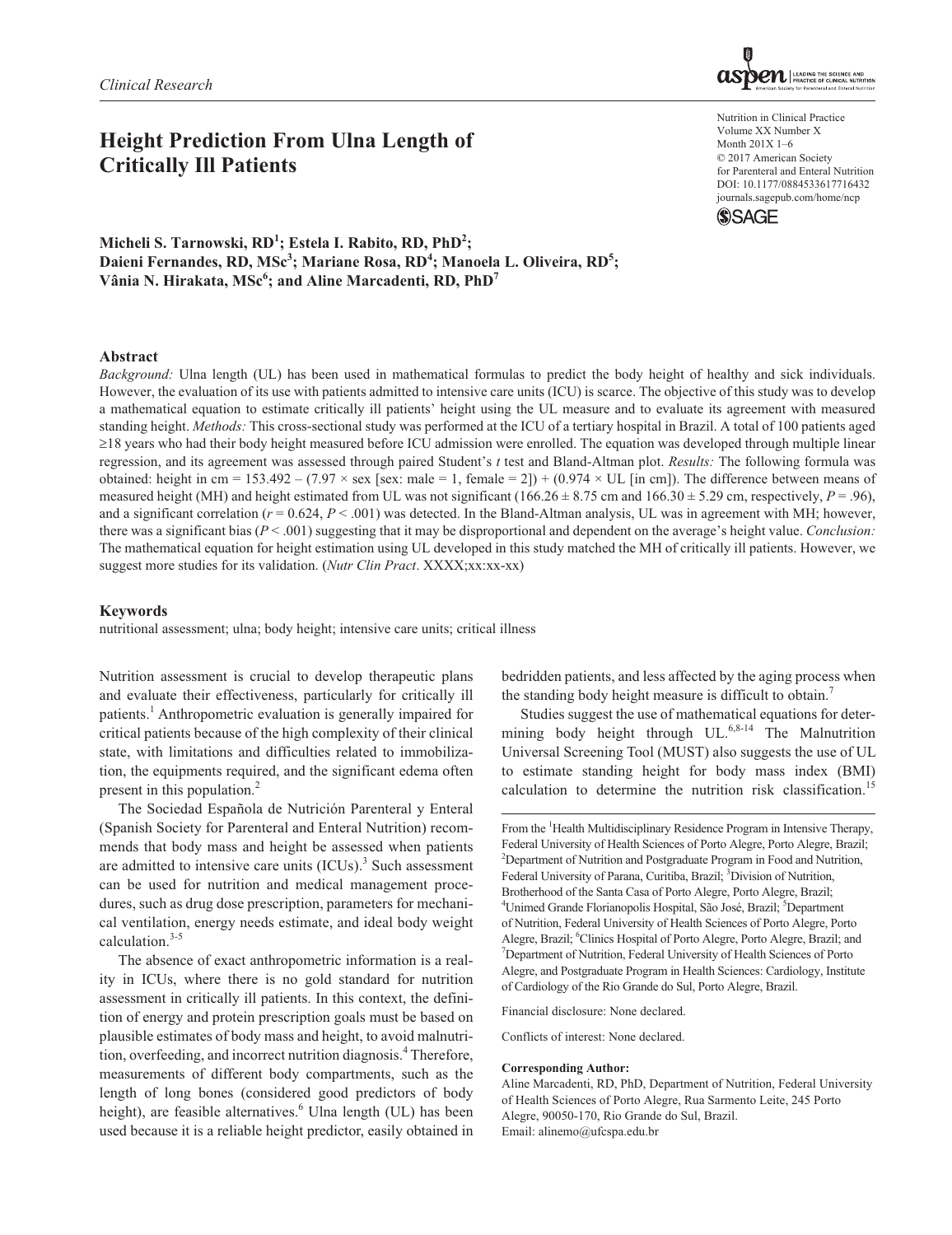However, such methods and equations were developed and validated with distinct population groups, based on sex, age, and race, but not critically ill patients. The use of UL to predict the height of critically ill patients would be useful, being a quick and easily applicable method. Besides, alternative measurements to estimate body height, such as knee height (KH), may have some limitations in the ICU, particularly with patients who are overweight, have bilateral amputations, or have femoral venous access.<sup>6</sup>

The use of UL to predict standing height was shown in a Brazilian population admitted to an emergency room.<sup>16</sup> However, in this study, the method suggested by MUST was used to identify the values of estimated height according to UL. Therefore, the main objective of our study was to develop a mathematical formula to estimate the standing body height of critically ill patients with their UL and to evaluate its agreement with the measured height (MH). As a secondary objective, we evaluated the agreement between the estimated height according to a mathematical formula that uses the KH measurement and the MH of the subjects.

## **Methods**

This cross-sectional study was carried out between September 2015 and August 2016. Patients admitted to a general ICU were enrolled (Santa Clara Hospital, Brotherhood of the Santa Casa of Porto Alegre, Porto Alegre, Brazil). The study included individuals of both sexes, aged  $\geq 18$  years, whose standing body height was previously measured at inpatient hospital units and recorded in their medical records before being admitted to the ICU. They agreed to be part of the research and signed the informed consent form (or their legal representatives). Individuals with incomplete medical records, those without MH previously registered, and those whose KH could not be obtained at the ICU were excluded.

The data were recorded in a standardized questionnaire. Age (years), sex, ICU length of stay (days), and reason for admission in the ICU (cardiovascular, gastrointestinal, respiratory, postsurgery, infection/sepsis, shock, and other) were the information collected from the electronic medical records to characterize the sample.

The nutrition risk and/or nutrition status classification was obtained through the Nutrition Risk in the Critically Ill (NUTRIC) score,<sup>17</sup> Subjective Global Assessment,<sup>18</sup> and BMI  $(kg/m<sup>2</sup>)$ , calculated with the patient's body mass and MH. The patient's body mass (kg) was obtained directly through the electronic medical record (if the patient was weighed up to 48 hours before ICU admission) or estimated through a mathematical formula<sup>19</sup> (in the first 48 hours after of ICU admission).

Height was measured by the hospital nursing and nutrition staff, with stadiometers assembled with weighing scales available in inpatient hospital units. The professionals were trained to follow the same protocol: place the patient in a standing position, barefooted, wearing the least amount of clothing possible, with arms positioned alongside the body and hands turned toward the thighs. MH was recorded in centimeters.

The other anthropometric indexes were measured in the first 48 hours after ICU admission by 2 trained nutritionists:

*UL (cm)*: Measured with a bone anthropometer caliper (WCS: Cardiomed, Curitiba, Brazil; range up to 280 cm; 1-mm resolution) positioned between the elbow's tip (olecranon process) and the midpoint of the wrist prominent bone (styloid process), according to MUST protocol.<sup>15</sup> UL was measured preferentially in the left arm of the patient, folded in front of the patient's chest, with fingers pointing to the opposite shoulder.

*KH (cm)*: Measured with a bone anthropometer caliper (WCS) with individuals in the supine position and the right leg forming a 90° angle with knee and ankle. Estimated body height according to KH (KHH) was calculated according to mathematical formulas proposed by Chumlea et al<sup>20</sup>: for men,  $64.19 - (0.04 \times \text{age in years}) +$  $(2.02 \times KH$  in cm); for women,  $84.88 - (0.24 \times age)$  in years) + (1.83  $\times$  KH in cm).

## *Statistical Analysis*

The analyses were performed with SPSS 22.0 (IBM, Chicago, IL). Continuous variables were described with mean and standard deviation (variables with normal distribution) or median and interquintile interval (nonparametric variables); absolute numbers and frequencies were used to describe qualitative variables. Multiple linear regression, in stepwise method, was used to create the body height–predictive mathematical formula based on UL. Pearson's correlation test was used for correlations of the different heights (MH, UL height [ULH], and KHH). Agreements among the heights were evaluated through Student's *t* test for paired samples, multiple linear regression for assessing the bias significance, and Bland-Altman plot. *P* < .05 values were considered significant.

The study was approved by the Research Ethics Committee of the Brotherhood of the Santa Casa of Porto Alegre (protocol 40073414.9.0000.5335) and by the Research Ethics Committee of the Federal University of Health Sciences of Porto Alegre.

### **Results**

In total, 100 patients who stayed a median of 8 days (range 3–15) in the ICU were evaluated. Regarding the leading causes to ICU admission, 35% of the patients had postsurgery complications; 21% were in shock; and 12% had gastrointestinal or respiratory diseases. According to the Subjective Global Assessment, 28% of the patients were moderately undernourished, and 20% were severely undernourished; 7% had a BMI  $\leq$ 18.5 kg/m<sup>2</sup>. Demographic and anthropometric data related to the sample are described in Table 1.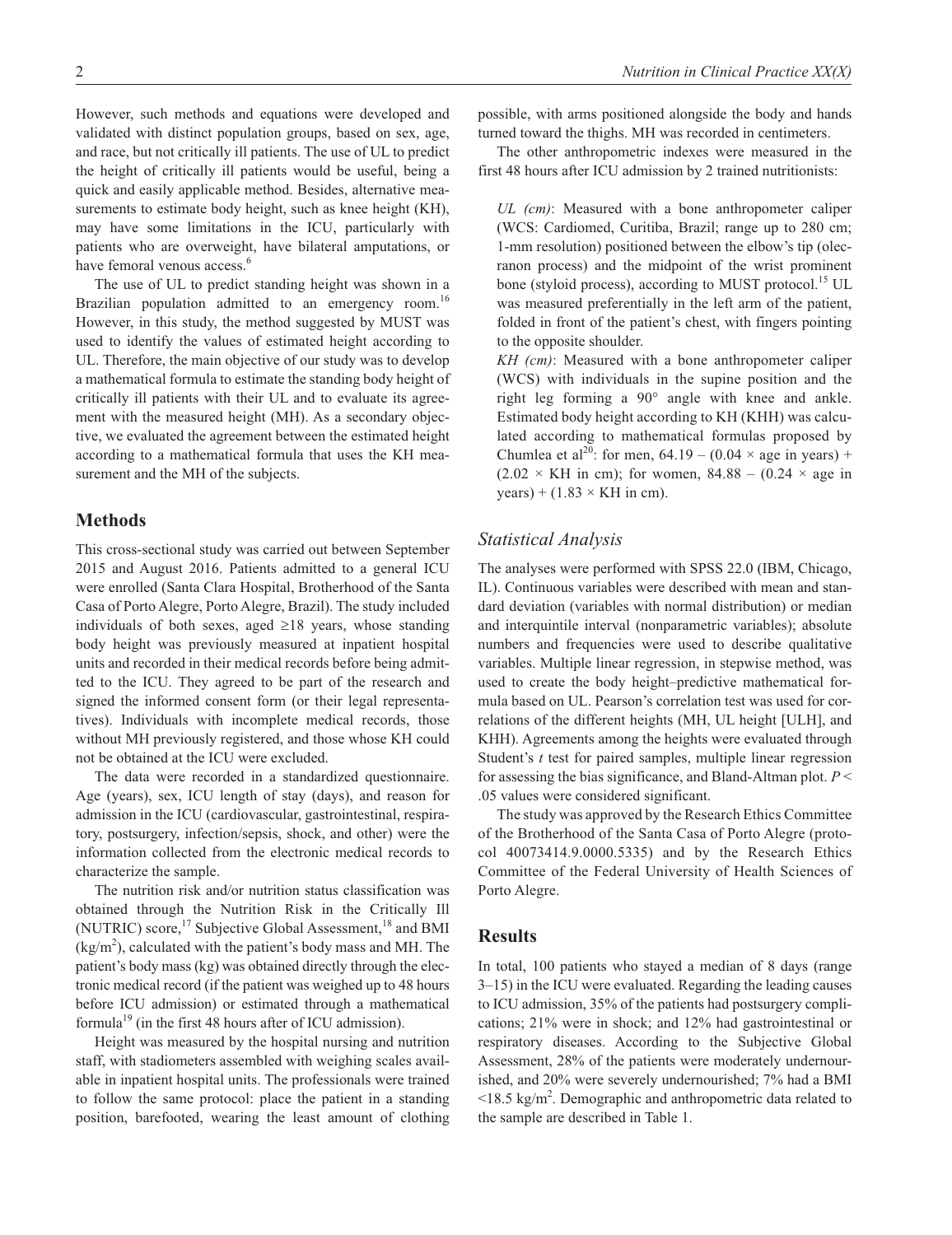| Table 1. Characteristics of the Sample. <sup>a</sup> |  |
|------------------------------------------------------|--|
|                                                      |  |

| Total Sample ( $N = 100$ ) |  |  |
|----------------------------|--|--|
|                            |  |  |
|                            |  |  |
| 57 (57)                    |  |  |
| 43(43)                     |  |  |
| $62.47 \pm 16.60$          |  |  |
| $24.49 \pm 4.93$           |  |  |
|                            |  |  |
| 22(22)                     |  |  |
| 88 (88)                    |  |  |
|                            |  |  |

NUTRIC, Nutrition Risk in the Critically Ill.

<sup>a</sup>Values are presented as n  $(\%)$  or mean  $\pm$  SD.

**Table 2.** Linear Regression Model Used to Identify the Predictive Equation for Height.<sup>a</sup>

|                 | Nonstandardized<br>Coefficient |       |          |         |
|-----------------|--------------------------------|-------|----------|---------|
| Factors         | В                              | SE.   |          | P Value |
| Constant        | 153.492                        | 9.467 | 16.214   | < 0.001 |
| <b>Sex</b>      | $-7.970$                       | 1.632 | $-4.884$ | < 0.01  |
| Ulna length, cm | 0.974                          | 0.322 | 3.030    | .003    |

<sup>a</sup>Dependent variable: standing measured height (cm).  $R^2 = 0.364$ .

Two models were used for the construction of the predictive mathematical formula: in the first, the linear regression model included age, sex, and UL; in the second, sex and UL only. The analysis showed that among all variables used, sex and UL were the best predictors of MH, the residues of which showed normal distribution and were independent of one another (Durbin-Watson test  $= 1.742$ ). Therefore, the following mathematical formula for height prediction was obtained: height in cm = 153.492 –  $(7.97 \times$  sex [sex: male = 1, female = 2]) +  $(0.974 \times UL$  [in cm]). Statistical data related to the equation of ULH are presented in Table 2.

Figures 1 and 2 show scatter plots and the correlations between MH and ULH (Figure 1) and between MH and KHH (Figure 2). Both were statistically significant  $(P < .001)$ ; however, MH and ULH presented a superior correlation (*r* = 0.624) versus MH and KHH (*r* = 0.592).

Regarding means of different measures of height, MH was  $166.26 \pm 8.75$  cm; ULH,  $166.30 \pm 5.29$  cm; and KHH, 157.56  $\pm$  8.73 cm. There was no significant difference between the averages of MH and ULH (difference =  $-0.04$  cm,  $P = .96$ ), suggesting an agreement between the methods. The Bland-Altman plot (Figure 3) shows the limits of agreement (mean differences  $\pm$  2 standard deviations) as well as the bias. The result of this was significant in the linear regression analysis (*P* < .001), suggesting that the limits of agreement depend on the average height values and that the bias may be disproportional: when mean height values are small, the difference between



**Figure 1.** Scatter plot showing the correlation between measured height (MH) and height estimated from ulna length (ULH; equation proposed by authors).  $r = 0.624$  ( $P < .001$ ).



**Figure 2.** Scatter plot showing the correlation between measured height (MH) and height estimated from knee height (KHH; equations proposed by Chumlea et al<sup>20</sup>).  $r = 0.592$  ( $P < .001$ ).

methods is small; when mean height values increase, so does the difference between methods.

Because there was a significant association between the differences and the averages (bias:  $-0.04$  cm,  $P < .001$ ), we decided that the relationship between averages and differences (estimates of maximum differences) should be expressed according to a line of linear regression. Figure 4 shows the concordance and confidence intervals for the difference (cm) between MH and ULH (*y*) and the average (cm) between MH and ULH  $(x)$ . The linear regression equation,  $y = -99.6 + 0.6 \times$ *x*, suggests that the difference between MH and ULH is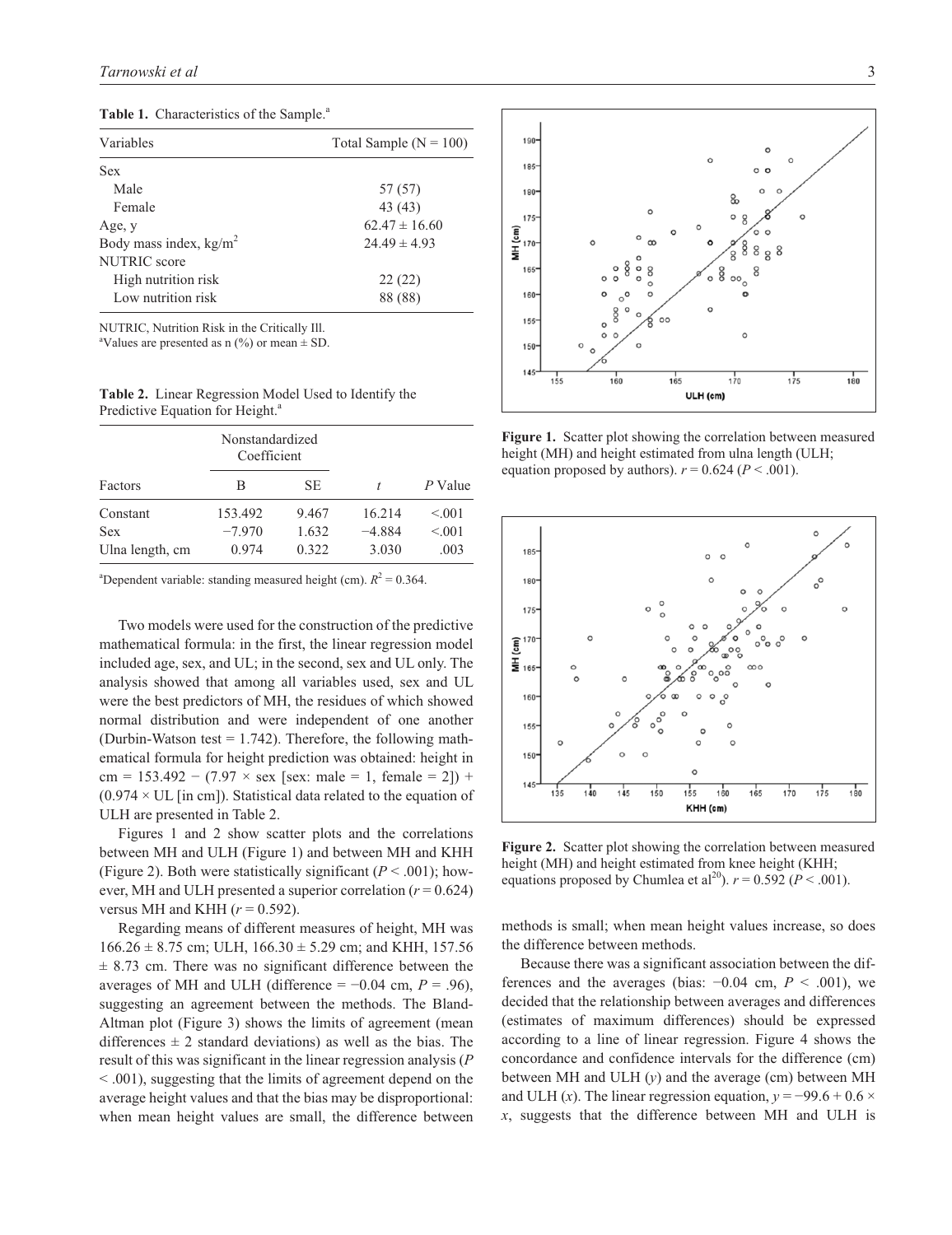

**Figure 3.** Bland-Altman plot showing the agreement between measured height and height estimated from ulna length. The dotted line indicates bias, and the continuous lines indicate the limits of agreement. IL, inferior limit; SL, superior limit.



**Figure 4.** Concordance and confidence intervals for the differences (*y*) and the means (*x*) between measured height and height estimated from ulna length. Linear regression equation:  $y = -99.6 + 0.6 \times x$ ;  $R^2 = 0.312$ .

dependent on MH. For example, the difference between the proposed mathematical formula (ULH) and the standing real height (MH) of an individual at 155 cm would be −6.6 cm; for an individual with 167 cm of body height, it would be 0.6 cm; and for an adult measuring 189 cm, the difference would be 13.8 cm.

A significant difference between MH and KHH averages was observed (difference:  $8.69$  cm,  $P < .001$ ). However, this



**Figure 5.** Bland-Altman plot showing the agreement between measured height and height estimated from knee height. Dotted line indicates bias, and continuous lines indicate limits of agreement. IL, inferior limit; SL, superior limit.

bias was not significant in the linear regression analysis  $(P =$ .98), suggesting that it is proportional, as observed in Figure 5. The limits-of-agreement interval on the Bland-Altman plot was higher when compared with ULH.

# **Discussion**

This study evaluated the use of UL as a method to estimate the height of critically ill patients. Because performing the height measurement through the gold standard (upright posture) is often very difficult in this setting, our main goal was to develop a mathematical formula for height estimation with UL.

We decided to exclude both the recumbent height measurement—because it is unfeasible for many critically ill patients and the patient's reported body height, due to the trend for height reduction related to the aging process and the fact that many individuals ignore their actual height (ie, many elderly remember only their height measured at youth). $^{21}$ 

Due to alternative methods for estimating height, some equations based on UL have been explored among different populations, such as the British and Portuguese, $14$  Turks, $13$ Sudanese, $^{22}$  Indians and Iraqis, $^{12}$  and Sri Lankan, $^{11}$  as well as with American<sup>9,23</sup> and Australian<sup>5</sup> pediatric populations. However, these mathematical formulas were created for healthy populations and were based on different ethnicities.<sup>10</sup> Regression analysis is considered a reliable tool for height estimations, and one of the advantages of this method is to create an equation with a single body measure. However, due to its less accurate predictive capability in the face of great variability among the body proportions of different populations, it is suggested that each predictive equation be specifically created for the population in question. $^{22}$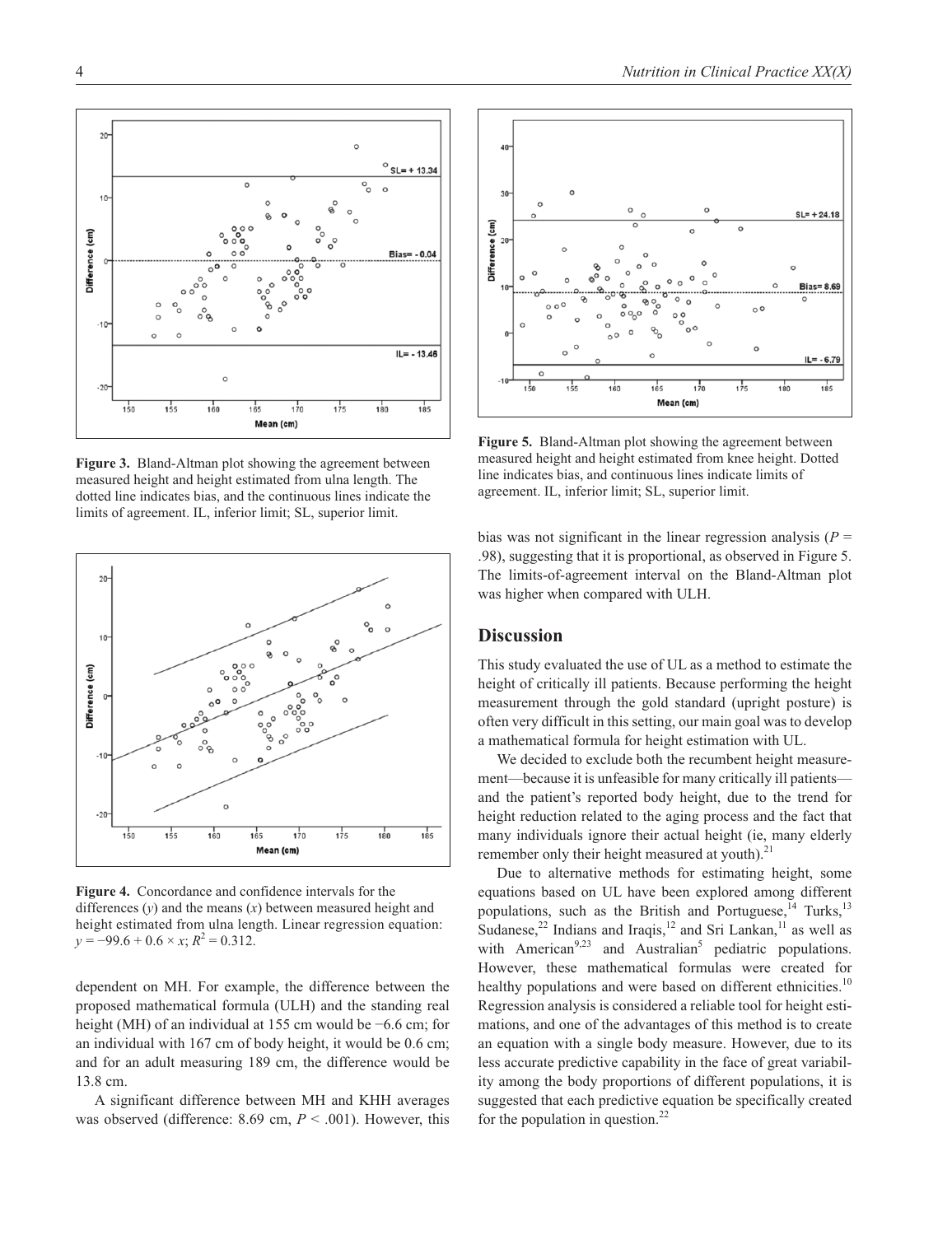Using UL, we identified an agreement between the height estimated by our mathematical formula and the patient's MH, despite some reservations. We observed that the estimation resulting from the mathematical formula tends to be influenced by extremes; that is, for tall individuals, it tends to overestimate stature, while for those of very low stature, it tends to underestimate it. In sum, its utility is limited at the extremes of height. The equation based on KH for height estimation presented a systematic bias; that is, KHH was not influenced by extremes, and the bias is uniform among patients, being less influenced by very tall or very short individuals. Despite the large limits-of-agreement interval observed in our study regarding ULH (13.34 to −13.46 cm), it is lower than that observed in a study conducted in a Brazilian emergency room (14.39 to −13.69 cm), which used the MUST protocol to evaluate the values of estimated height with UL.<sup>16</sup>

In a study performed in the ICU of a European university hospital,<sup>6</sup> researchers assessed whether different mathematical formulas of height prediction validated among healthy populations would be accurate for critically ill patients, and their correlation between the height estimated through UL and MH was lower than the correlation observed in our study  $(r = 0.51)$ . It reinforces the importance of elaboration and validation of specific predictive equations for each population. Ahmed<sup>22</sup> assessed the height prediction of a Sudanese adult population through the long bones of upper limbs; with an equation based on UL, a positive correlation was observed in relation to MH (*r*  $= 0.73$  for men and  $r = 0.72$  for women), showing that the use of this body compartment may be a feasible alternative for estimating height, for both men and women.

In a study with critically ill patients performed in a Swiss university hospital,<sup>4</sup> MH and the Chumlea method for estimating height were compared. Similar to our results, a satisfactory correlation was observed between body heights estimated by KH and MH; however, it presented an overestimation of height values, with a varied and randomly distributed dispersion.

Al-Wasfi and Puranik<sup>12</sup> assessed the height prediction of 196 healthy Indians and Iraqis, using measurements of 2 body parts: fibula and ulna. Based on that, 3 equations were created: first, using fibula length; second, UL; third, both. The best regression model was the one based on both variables (fibula length + UL), showing a strong and significant correlation (*r* = 0.87,  $P < .001$ ). The predictive formula based on only UL showed moderate correlations for Indians and Iraqis ( $r = 0.62$ ) and  $r = 0.59$ , respectively), supporting our results.

Our study had some limitations. Among them, we mention the sample size, because the enrollment of a larger number of individuals could imply a bias decrease. However, our results are consistent with other studies assessing healthy populations. In our study, we evaluated only patients whose MH was listed on the medical record, and such procedures are not always performed in hospitals—underreporting of patients' weight and height data is not uncommon. Although professionals were previously trained, we cannot warrant that the protocol for

height measure was homogenized among all who were responsible for measuring patients' height in the hospital admission units.

### **Conclusion**

The mathematical equation based on UL to predict body height that was developed in this study seems to provide good standing height estimation for critically ill patients. We suggest, however, that our results be replicated in other populations of hospitalized individuals, to reinforce our findings. Regarding next steps of our research, we intend to validate our equation in a larger population of critically ill patients.

### **Acknowledgments**

We thank the Brotherhood of the Santa Casa de Porto Alegre, its nursing and central ICU staff, and the Nutrition and Dietetics Service, as well as the Federal University of Health Sciences of Porto Alegre. We also thank Marcelo Oliveira da Silva (Lecttura Traduções) for English language support.

#### **Statement of Authorship**

A. Marcadenti, D. Fernandes, and E. I. Rabito equally contributed to the conception and design of the research; M. Rosa contributed to the design of the research; M. Rosa, M. L. Oliveira, and M. S. Tarnowski contributed to the acquisition of the data; A. Marcadenti, E. I. Rabito, and V. N. Hirakata contributed to the analysis and interpretation of the data; and M. S. Tarnowski and A. Marcadenti drafted the manuscript. All authors critically revised the manuscript, agree to be fully accountable for ensuring the integrity and accuracy of the work, and read and approved the final manuscript.

#### **References**

- 1. Hejazi N, Mazloom Z, Zand F, Rezaianzadeh A, Amini A. Nutritional assessment in critically ill patients. *Iran J Med Sci*. 2016;41(3):171-179.
- 2. Ghorabi S, Ardehali H, Amiri Z, Shariatpanahi VZ. Association of the adductor pollicis muscle thickness with clinical outcomes in intensive care unit patients. *Nutr Clin Pract*. 2016;31(4):523-526.
- 3. Ruiz-Santana S, Sánchez AJA, Abilés J. Guidelines for specialized nutritional and metabolic support in the critically-ill patient: update. Consensus SEMICYUC-SENPE: nutritional assessment. *Nutr Hosp*. 2011;26(2):12-50.
- 4. Berger MM, Cayeux M, Schaller M, Piazza G, Chiolero RL. Stature estimation using the knee height determination in critically ill patients. *e-SPEN*. 2008;3:e84-88.
- 5. Gauld LM, Kappers JBN, Carlin JB, Robertson. Height prediction from ulna length. *Dev Med Child Neurol*. 2004;46:475-480.
- 6. L'her E, Martin Babau J, Lellouch F. Accuracy of height estimation and tidal volume setting using anthropometric formulas in an ICU Caucasian population. *Ann Intensive Care*. 2016;6(1):55.
- 7. Dennis DM, Hunt EE, Budgeon CA. Measuring height in recumbent critical care patients. *Am J Crit Care*. 2015;24(1):41-47.
- 8. Lorini C, Collini F, Castagnoli M, et al. Using alternative or direct anthropometric measurements to assess risk for malnutrition in nursing homes. *Nutrition*. 2014;30(10):1171-1176.
- 9. Forman MR, Zhu Y, Hernandez LM, et al. Arm span and ulnar length are reliable and accurate estimates of recumbent length and height in a